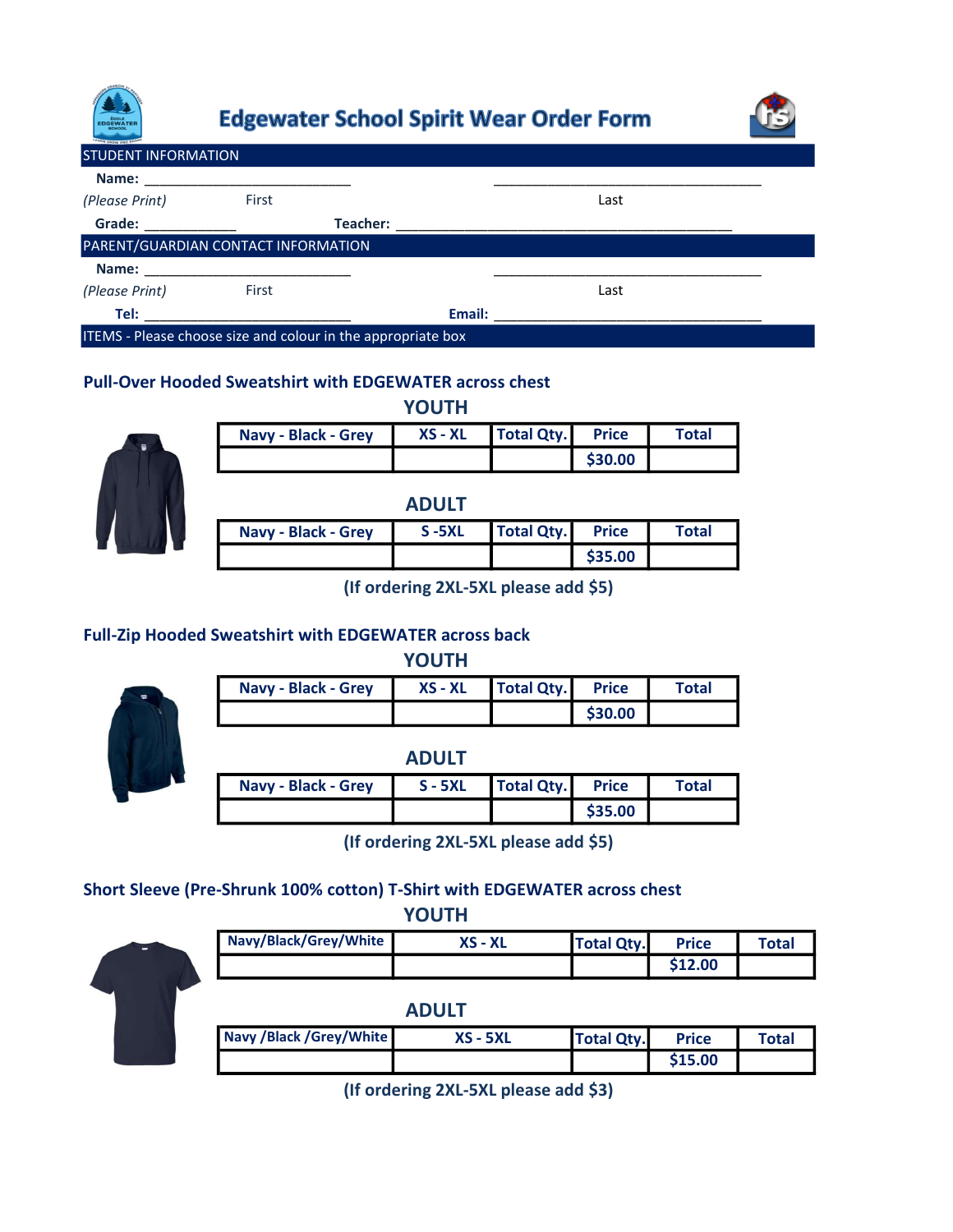#### Baseball shirt with 3/4 sleeves and dark grey torso. EDGEWATER across chest in NAVY **YOUTH**



| $XS - XL$ | <b>Total Qty.</b> | <b>Price</b> | <b>Total</b> |
|-----------|-------------------|--------------|--------------|
|           |                   | \$30.00      |              |

|            | <b>ADULT</b>      |              |              |
|------------|-------------------|--------------|--------------|
| $XS - 5XL$ | <b>Total Qty.</b> | <b>Price</b> | <b>Total</b> |
|            |                   | \$30.00      |              |

(If ordering 2XL-5XL please add \$5)

Sweatpants with elastic waist and legs, no pockets. Edgewater crest on top left leg



| <b>Navy - Black - Grey</b> | $S - XL$     | <b>Total Qty.</b> | <b>Price</b> | <b>Total</b> |
|----------------------------|--------------|-------------------|--------------|--------------|
|                            |              |                   | \$22.00      |              |
|                            |              |                   |              |              |
|                            |              |                   |              |              |
|                            | <b>ADULT</b> |                   |              |              |

(If ordering 2XL please add \$5)

\$25.00

# Performance Shorts with elastic waist. White Edgewater crest on bottom left leg

**YOUTH** 

| Navy - Bla |
|------------|
|            |
|            |
|            |
|            |

| Navy - Black | $S - XL$ | <b>Total Qty.</b> | <b>Price</b> | Total |
|--------------|----------|-------------------|--------------|-------|
|              |          |                   | \$20.00      |       |
|              |          |                   |              |       |

ADULT

| Navy - Black | $S - 3XL$ | <b>Total Qty.</b> | <b>Price</b> | Total |
|--------------|-----------|-------------------|--------------|-------|
|              |           |                   | \$20.00      |       |

# Water Bottle 26oz. with push pull lid. Navy Edgewater crest (BPA FREE)



| <b>BOTTLF</b>     | <b>Total Qty.</b> | <b>Price</b> | <b>Total</b> |
|-------------------|-------------------|--------------|--------------|
| WHITE W/ BLUE LID |                   | \$5.00       |              |

Baseball Cap with EDGEWATER embroidered on front (Same colour embroidery and brim)



| Red - Teal - Purple - |                   |              |              |
|-----------------------|-------------------|--------------|--------------|
| <b>Dark grey</b>      | <b>Total Qty.</b> | <b>Price</b> | <b>Total</b> |
|                       |                   | \$20.00      |              |

YOUTH